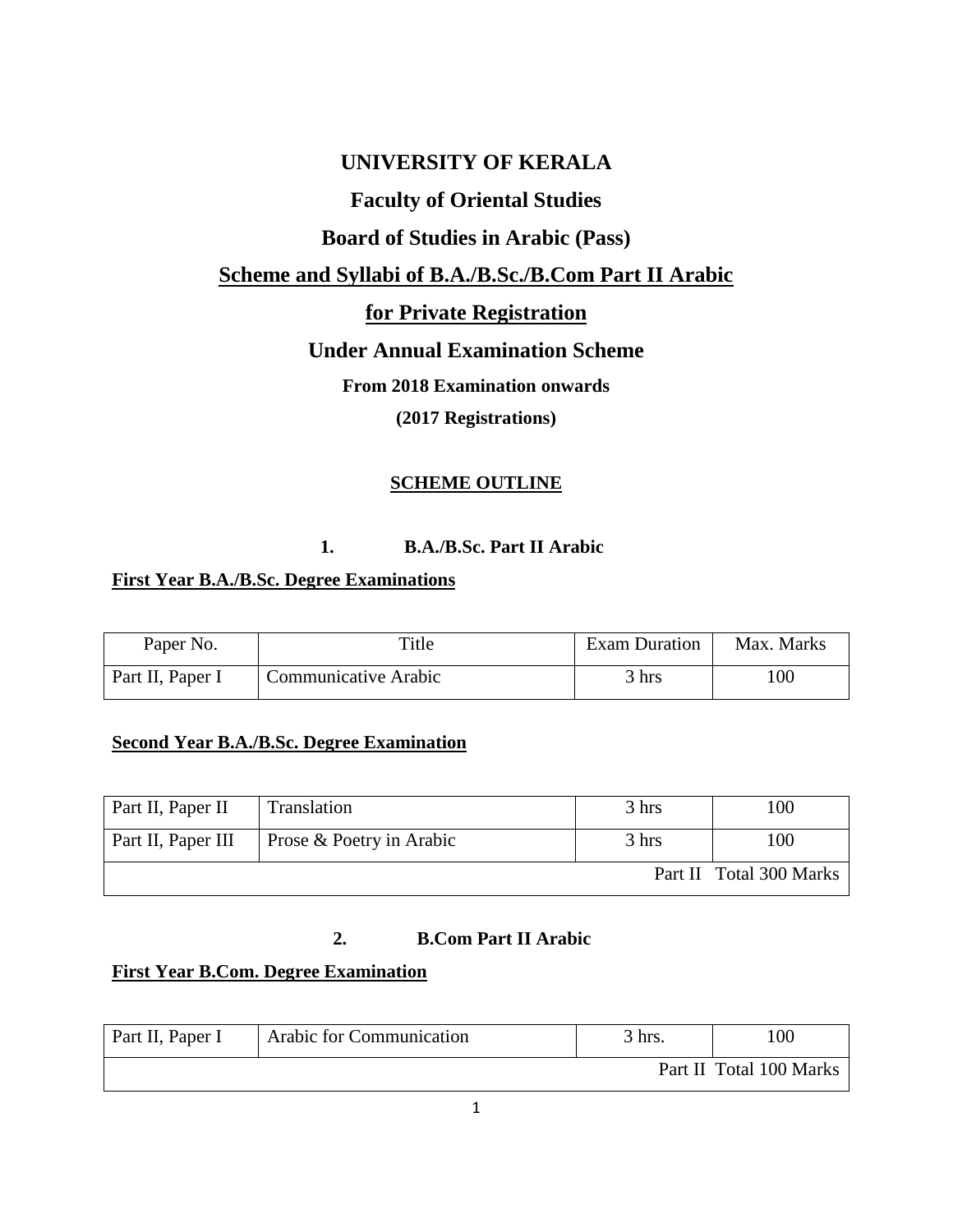## **SYLLABUS IN DETAIL B.A./B.Sc. PART II ARABIC**

### **First Year B.A./B.Sc. Degree Examination**

| Paper No.                      | Title                       | Exam. Duration | Max. Marks |
|--------------------------------|-----------------------------|----------------|------------|
| Paper <sub>1</sub><br>Part II, | <b>Communicative Arabic</b> | hrs            | 100        |

### **Aim of the Paper**

The aim of the paper is to develop the communication skills and inculcating values of communication among the students.

### **Objectives of the Paper**

- 1. To perfect the mastery of Arabic with efficient communicative skills and expressive capabilities
- 2. To familiarize with situation language and situation vocabulary in the different domains of life.
- 3. To understand and acquire knowledge of employing the language in real life occasions

## **Paper Outline**

Arab Family Occasions – Accommodation Occasions - Religious Festivals - conversations, exercises, oral and written drills, language structure and vocabulary

**Book for detailed study:** Abdul Azeez, Nasif Mustafa and others, "**al-Arabiyya lil-Hayat**" **Book I** , Riyad: King Sa'ud University

## **Reading list**

- 1. P. Muhammed Maitheen, Vakkom (2016), Arabi Vyakarana Paadangal, Department of Publciations, University of Kerala
- 2. Humisa, Michael, (2004), Introducing Arabic, New Delhi: Good word Books
- 3. Hashim, Abul, (1997), Arabic made easy, New Delhi: Kitab Bhavan
- 4. Ali, Sayed, Teach Yourself Arabic, Kazi Publishers
- 5. Ali, Sayed, (2003), Let's converse in Arabic, New Delhi: UBS publishers
- 6. Mohiyeedin, Veeran, (2005), Arabic Speaking Course, Calicut: Al Huda Books
- 7. Rahman, S.A., (2003), Let's speak Arabic, New Delhi: Good word Books
- 8. Rapidex English Speaking Course in Arabic, New Delhi: Pustak Mahal
- 9. Linguaphone Arabic Course, 2000, London: Linguaphone Institute

## **Scheme of Question Paper**

| 1.60 Objective type questions           | $60 \times 1 = 60$ Marks |
|-----------------------------------------|--------------------------|
| 2. Short answer type- 10 out of 15      | $10 \times 2 = 20$ Marks |
| 3. Preparing Conversation $-2$ out of 4 | $2 \times 10 = 20$ Marks |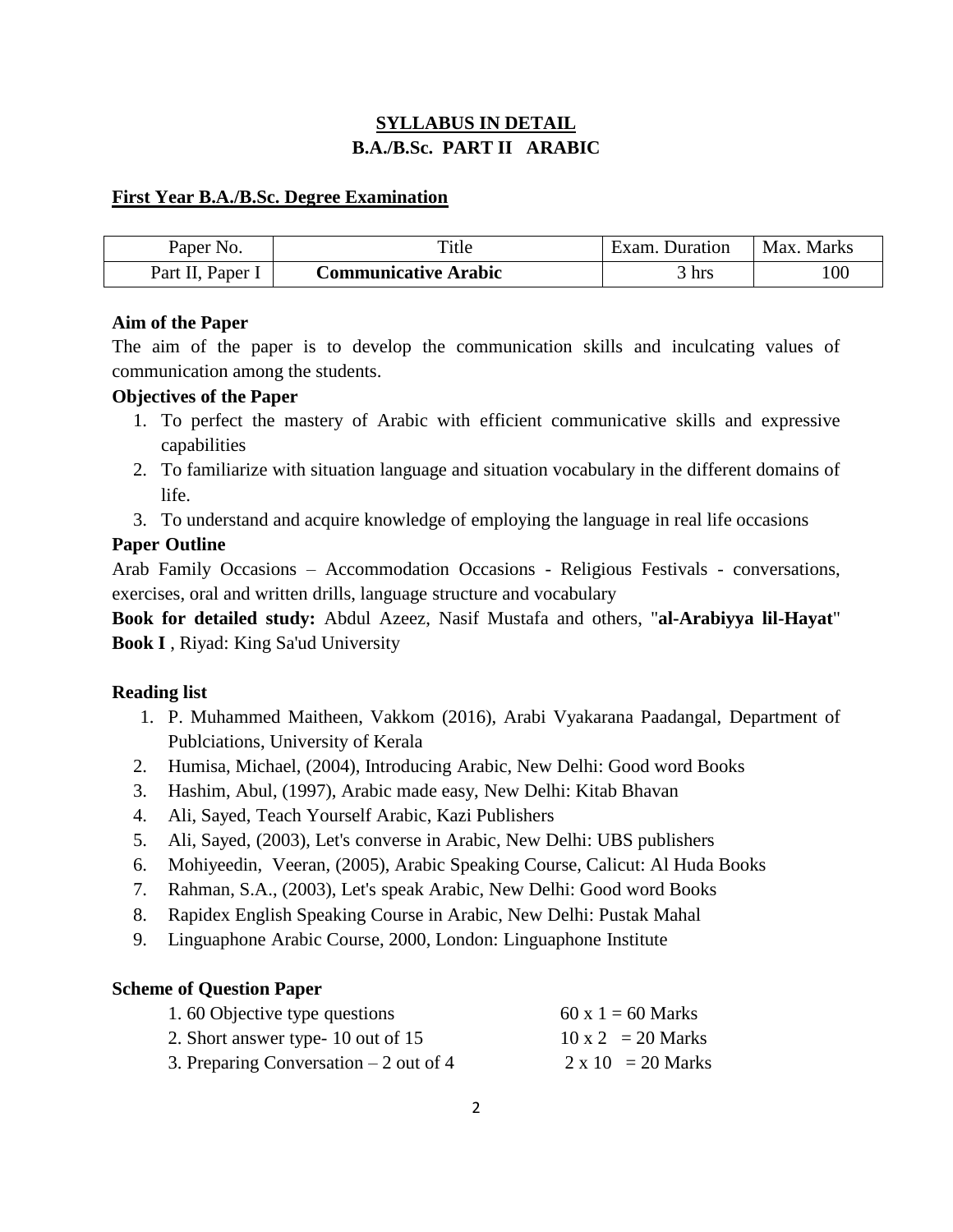#### **Second Year B.A./B.Sc. Degree Examination**

| Paper No.      | Title              | Exam     | Max.         |
|----------------|--------------------|----------|--------------|
|                |                    | Duration | <b>Marks</b> |
| Part II, Paper | <b>Translation</b> | 3 hrs    | 100          |
|                |                    |          |              |

#### **Aim of the Paper**

The aim of the paper is to facilitate the use of translation as a tool for greater communication between divergent groups of people belonging to different speech communities.

#### **Objectives of the Paper**

- 1. To introduce the students to the basic concepts of translation
- 2. To acquire mastery in employing different translation methods
- 3. To give training in translation and sound communication methods

#### **Paper Outline**

#### **Module – I**

#### **Translation : Practice**

Translation from English to Arabic and Arabic to English

Translation Exercises of chapters no. 1 – 30 from the book : Abul Hashim (2005), **Arabic Made Easy**, New Edition, New Delhi: Muslim Media.

#### **Module – II**

Translation from English to Arabic and Arabic to English

Translation Exercises of chapters no. 31 – 59 from the book : Abul Hashim (2005), **Arabic Made Easy**, New Edition, New Delhi: Muslim Media.

#### **Reading list**

- 1. Azmi, Moinuddin, (2006), Method of Translation: English-Arabic, Clicut: Al Huda Books
- 2. Haywood, J A, Nahmad, H M, A New Arabic Grammar of the written language, London: Lund Humphries
- 3. Jamali, A. Basheer Ahmad, A comparison of Arabic-English syntax, Calicut: ArabNet
- 4. Daykin, Vernon, (1972), Technical Arabic, London: Lund Humphries
- 5. Abdul Jabbar, Dr. N., (2000), Arabic Composition and Translation, Calicut: Al Huda Books
- 6. Palliyath, Hanif, (1980), Secretarial Practice in Arabic, Thiruvananthapuram: Friend's Book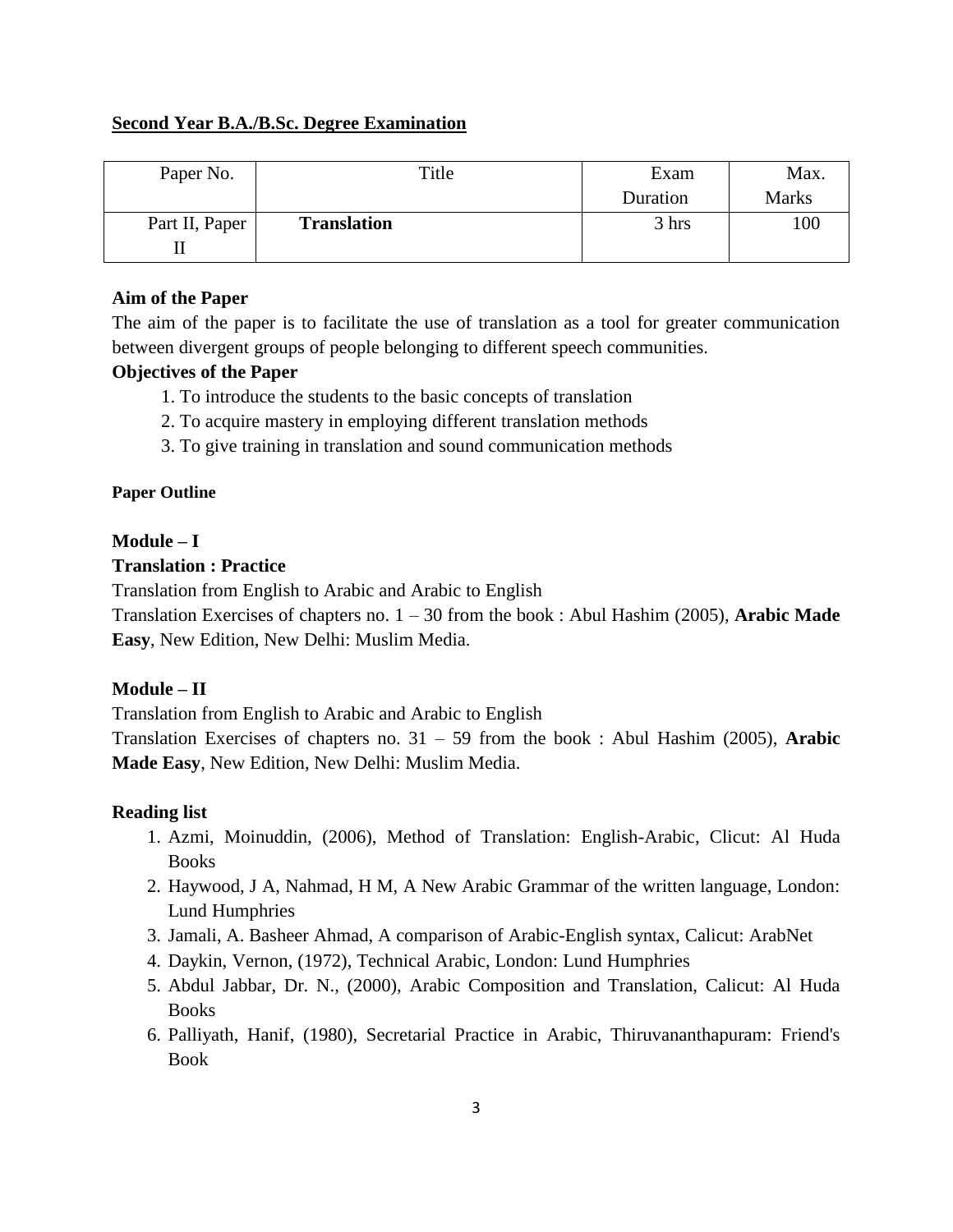# **Scheme of Question Papers**

- 1. Objective type questions 10 10 x 1 = 10 Marks
- 2. Arabic Sentence Translation 10 out of 15 sentences 10 x  $3 = 30$  Marks
- 3. English Sentence Translation 10 out of 15 sentences 10 x  $3 = 30$  Marks
- 4. Arabic Passage Translation 1 out of 2  $1 \times 15 = 15$  Marks
- 5. English Passage Translation 1 out of 2 1 x  $15 = 15$  Marks
- -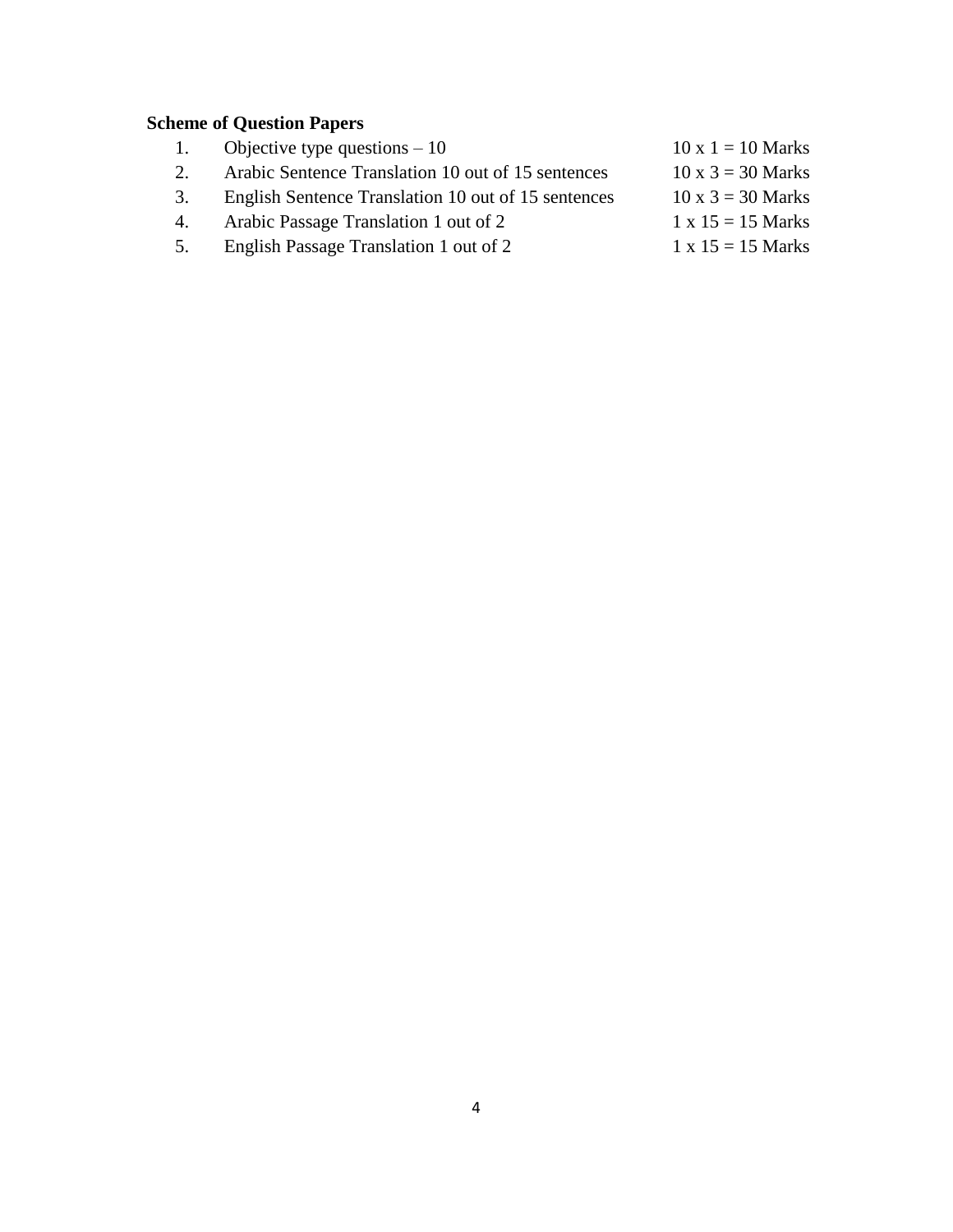## **Second Year B.A./B.Sc. Degree Examination**

| Paper No.          | Title                               | Exam     | Max.  |
|--------------------|-------------------------------------|----------|-------|
|                    |                                     | Duration | Marks |
| Part II, Paper III | <b>Prose &amp; Poetry in Arabic</b> | 3hrs     | 100   |

## **Aim of the Paper**

The aim of the paper is to sensitize the student to the aesthetic, cultural and social aspects of literary appreciation and analysis and the socio-literary elements of Arabic prose & poetry

### **Objectives of the Paper**

- 1. To understand the distinct features of Arabic literature
- 2. To estimate the scope of various genres of Arabic prose & poetry
- 3. To assess the difference between literary prose and artistic prose in modern Arabic
- 4. To evaluate the conflicting values of traditionalism and modernism in contemporary Arabic
- 5. To understand the characteristics of modern literature in Arabic

## **Paper Outline**

Book for Study: Dr. A. Nizarudeen, (2005), **Manarat al- Adab al-Arabi**, Publication Department, University of Kerala

The following Arabic prose and poetry portions (Module I & II) are prescribed

## **Module – I**

| 1. Muhammed Iqbal         | : Ahmad Hasan al-Zayyat |
|---------------------------|-------------------------|
| 2. Lil Fuqara'i Majanan   | : Muhammad Taymur       |
| 3. Limada Uhibbu al-Wahda | : Jubran Khalil Jubran  |
| 4. Al-Din al-Sina'iyy     | : Ahmad Amin            |
| 5. Ta'theerul Qur'an      | : Jurji Zaydan          |
| $Module - II$             |                         |
| 1. Ritha' al-Nabiyy       | : Hassan bin Thabit     |
| 2. Mawlana Muhammad Ali   | : Ahmad Shawqi          |
| 3. Tarbiyatul Banath      | : Hafiz Ibrahim         |
| 4. Lima Tashtaki          | : Iliyya Abu Madhi      |
| 5. Qillatul Wafa'         | : Ali bin Abi Talib     |

## **Module – III**

## The following verses from **Holy Qur'an:**

- 1. Sura AL-Nisa' (Verses: 131-136)
- 2. Sura al-An'am (Verses : 38-51)
- 3. Sura al-Nahl (Verses : 1-22)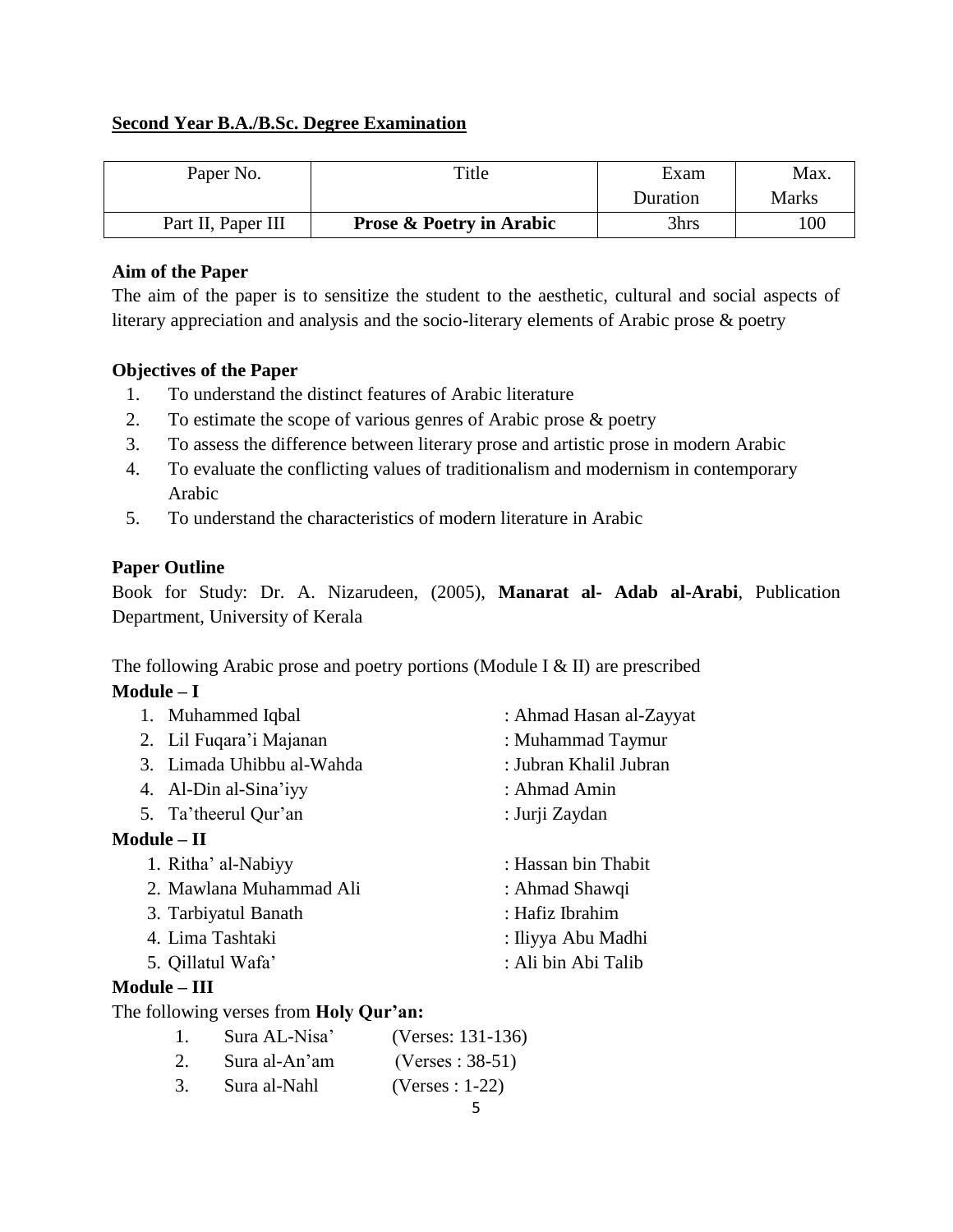#### **Module – IV**

The following chapters from "**Sayings of Prophet Muhammed"** by Ghazy Ahmad

- 1. al-Rifq wal Haya' wa Husnul Khulq (Traditions No. 187-193)
- 2. al-Shafaqa wal Rahma alal Khalq (Traditions No. 194-197)
- 3. al-Hubbu fillah (Traditions No.198-201)

#### **Reading list**

- 1. Yusuf Ali, Abdulla, The Holly Qur'an
- 2. Gibb, H.A.R., (1963), Arabic Literature- An Introduction, London: Oxford
- 3. Haurt, Clement, (2002), A History of Arabic Literature, New Delhi: Good word books
- 4. Jayyusi, Salam Khadra, (2005), Modern Arabic Fiction : An Anthology, New York: Columbia University press
- 5. al-Musawi, Muhsin J. (2006), Arabic poetry: Trajectories of Modernity and Tradition, London: Routledge
- 6. Qabbish, Ahmad, (1981), Tarikh al-Shi'r al-Arabi al-Hadith, Beirut: Dar al-Jil
- 7. Majeed, Abdul, (2006), Jawla fi al-Shi'r al-Arabi al-Hadith, Calicut: al-Huda Books
- 8. Danys Johnson-Davies, (2006), The Anchor book of Modern Arabic Fiction, New Delhi: The Anchor books

#### **Scheme of Question Papers**

| 1. Objective type questions $-10$              | $-10 \times 1 = 10$ Marks |
|------------------------------------------------|---------------------------|
| 2. Short answer type - 10 out of 15            | $-10 \times 2 = 20$ Marks |
| 3. Annotations/Explanatory notes $-5$ out of 8 | $-5x5 = 25$ Marks         |
| 4. Short note writing on authors $-5$ out of 8 | $-5x5 = 25$ Marks         |
| 5. Essay – 2 out of 4                          | $-2 \times 10 = 20$ Marks |